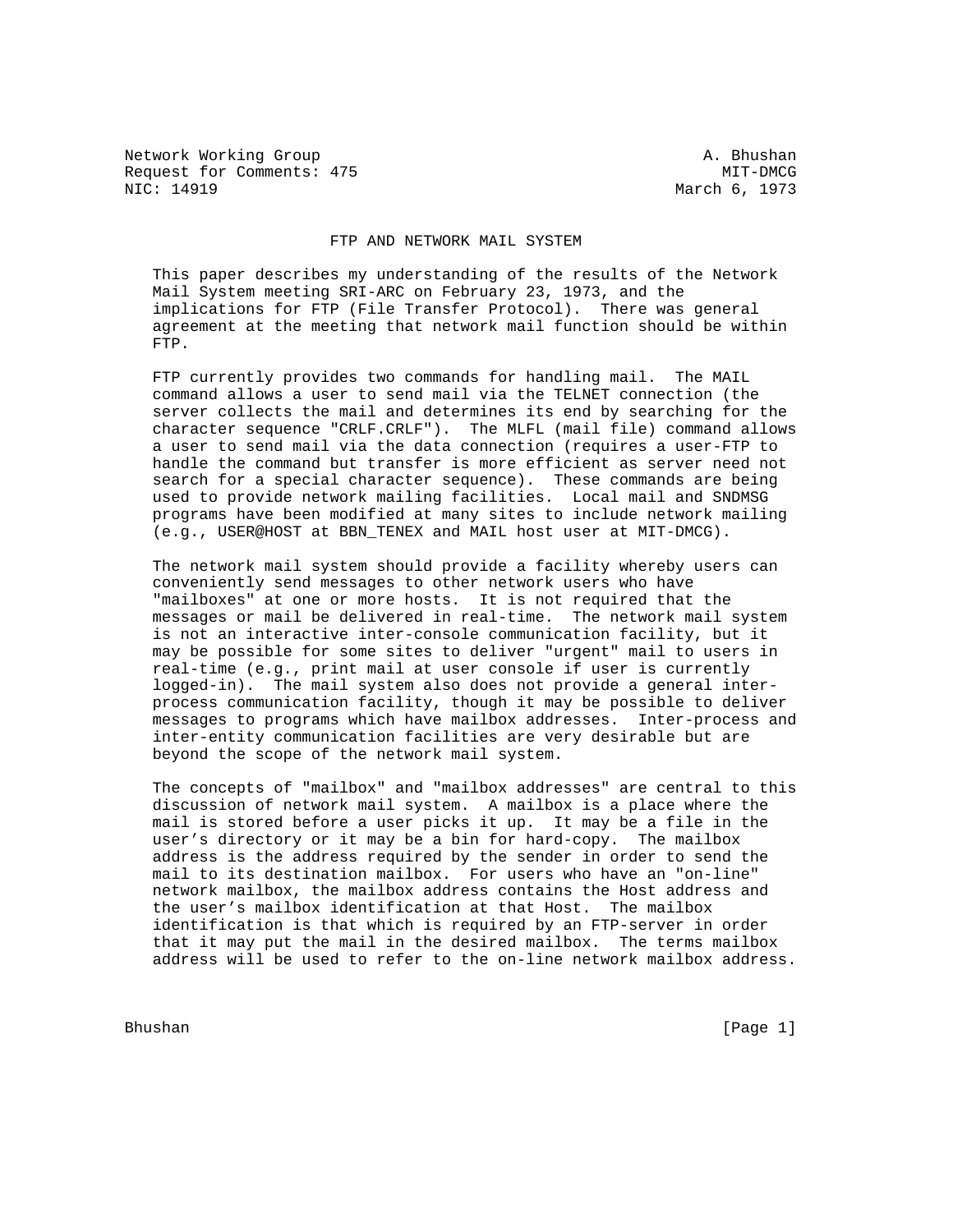# NETWORK MAIL SYSTEM FUNCTIONS

The network mail system should provide the following six functions:

- 1. CREATING: This refers to the manner in which the user creates or composes his message. The FTP servers do not explicitly provide any message editing capability (server's editing conventions may be applicable in the case of MAIL command). Editing conventions such as those for character delete and line cancel vary widely over the network. The user is most familiar with his local Host conventions and these should be used for network mail editing. The user also has access to local editing systems which can be used for composing message files. The message file may then be transmitted via the MAIL or MLFL commands (MLFL being preferable). The present FTP approach of assuming the creation of messages to be sender's responsibility seems adequate. TIP users if they desire editing facilities should use intermediate Hosts for creating and sending messages.
- 2. LOCATING: How sender determines receivers address. FTP assumes that the sender knows the receivers correct address. There is no published or "on-line" list of mailbox addresses. There is, however, a list of network participants maintained (on-line) and published by the Network Information Center (NIC) at SRI-ARC. The network users have been assigned a unique "NIC Ident" and Host site by the NIC. It was therefore specified in FTP that FTP servers maintain a table that maps NIC Idents to mail-box identifications. The NIC will maintain on-line and publish the local mailbox address information for network participants. It would be possible for users to look up a published list, or querry the NIC on-line to locate destination addresses. The NIC will also provide an on-line facility (similar to FTP) that can be used by programs for retrieving the address information. This latter approach of the NIC's maintaining addresses has several advantages. The user can obtain a number of addresses for a group, and use these to transmit mail. The FTP servers need not maintain NIC Ident Tables, and the NIC can provide a good facility for locating addresses from last names, NIC Idents, or even sketchy information. It may still be desirable that FTP servers accept NIC idents, last names, and other standard forms as mailbox identifiers.
- 3. SENDING: How message is sent to the destination mailbox. The messages may be sent directly to the destination mailbox (via TELNET or Data connections) or via an intermediate Host such as the NIC. FTP does not explicitly provide for mail forwarding by intermediate Hosts but FTP servers may be able to recognize addresses as not being local, and forward mail. In the event mail

Bhushan [Page 2]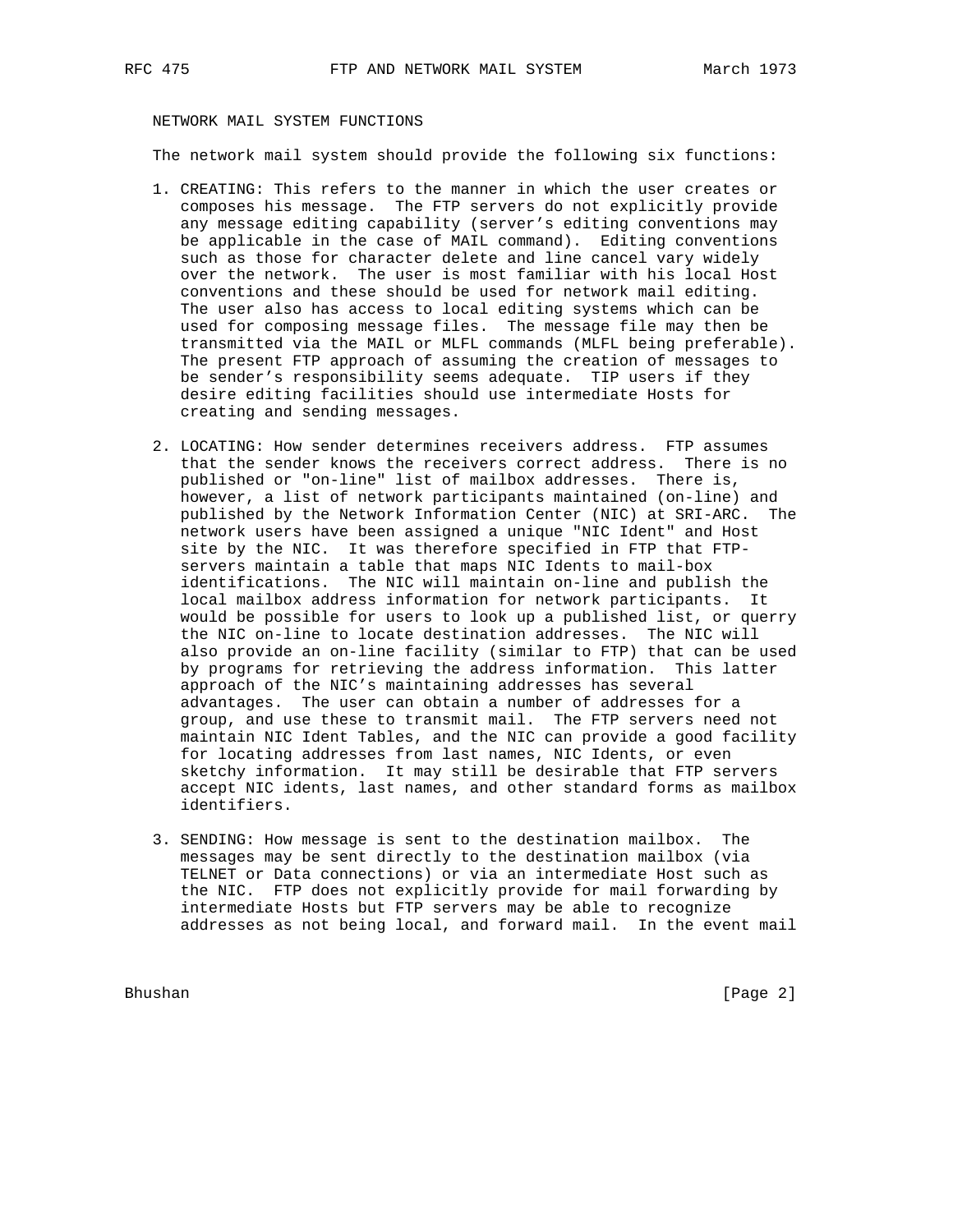is to be forwarded, a desirable facility is to have the intermediate site return an acknowledgement (by request) upon delivery of mail or if delivery fails within a specified time. The current FTP specifications recommend that FTP-servers accept multiple addresses but do not require this.

- 4. STORING: Where mail is stored before reading and if information is available for later reference or retrieval. The FTP does not require that sender store mail or keep duplicate copies. It is the receiver's responsibility to store the information for reading, reference, or retrieval. The receiver need not store the mail as a data file but can directly print it out on a user console or line printer. FTP does not specify the procedures for storage handling by intermediate sites. If intermediate site is used for forwarding the mail until it is delivered to its final destination. If the mail is undeliverable then the intermediate site should return the undelivered information to the sender. A similar situation arises when sending of mail is deferred by the sending site (destination host may be down). The sending site then acts as an intermediate forwarder insofar as the user is concerned.
- 5. RECORDING: Should the mail be catalogued and recorded for later reference and retrieval. FTP currently does not provide an explicit mechanism for the receiver to record mail. If an intermediate site (the NIC) is used for mail distribution then a function of such a site could be to record mail, if so requested. NIC is ideal for recording mail, but other sites may also wish to record the mail. If the mail is recorded, then it is not necessary to send the entire contents of the mail. Instead only a citation for the document can be sent and the receiver can retrieve the mail only if he wants to. This is particularly useful for large documents such as NWG/RFC which are distributed to a group. The citation may contain author, title, retrieval pathname, and perhaps an abstract.
- 6. READING: How the mail is finally presented to and read by the user. FTP currently assumes that mail reading is entirely the receiving site's function. However, there are ways in which the sender can aid the receiver in providing improved mail reading facilities. For example, the receiving system, if it knows a message to be urgent can deliver it immediately at a user console. Long messages may be put in separate files with notification in user's regular mail. Alternately, mail could be a citation that the reading program can retrieve upon user request. Selective handling of different classes of mail is important for an improved network mail system.

Bhushan [Page 3]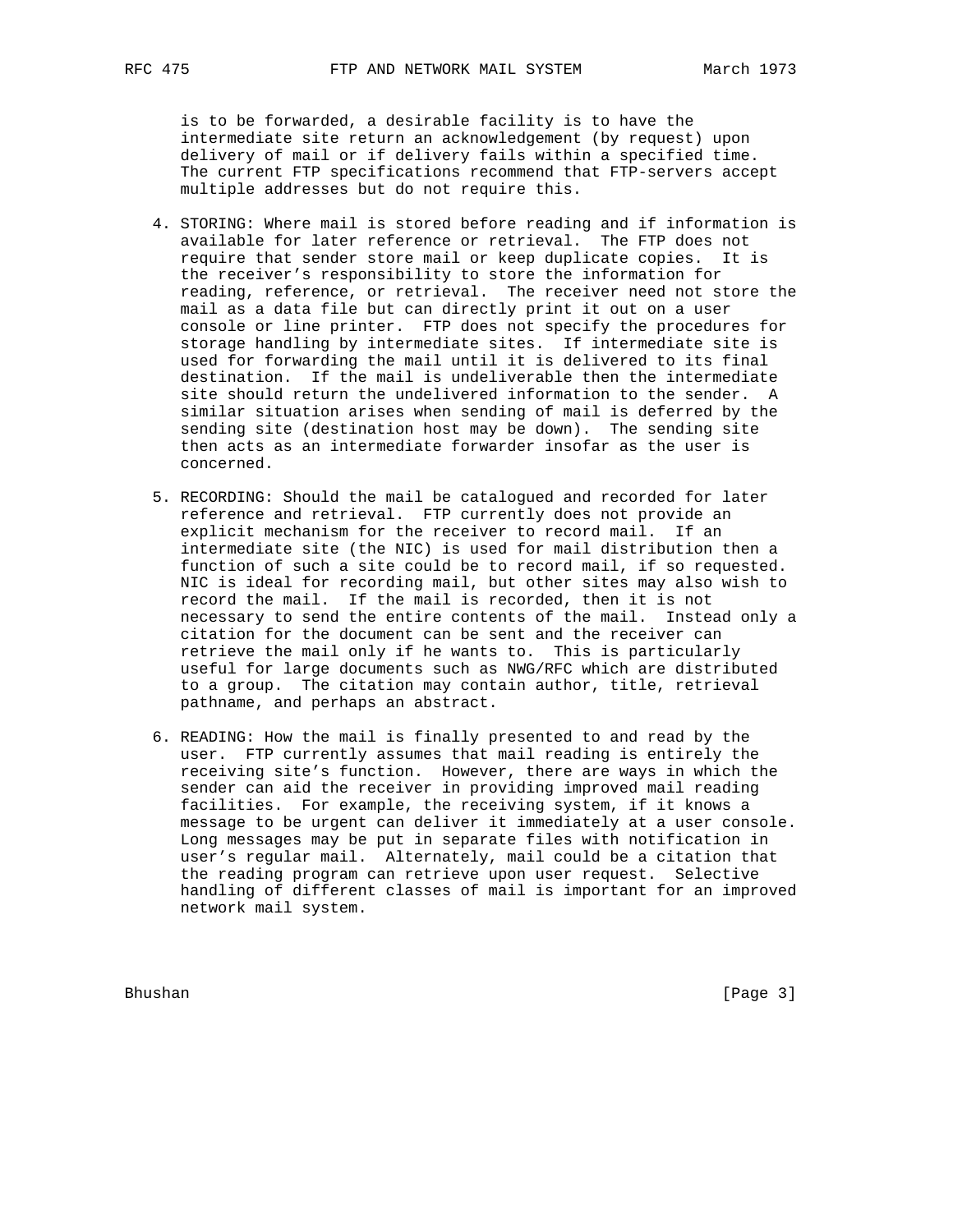MODELS FOR MAIL SYSTEM USE

 The user of a mail system can use intermediate site for locating addresses, recording and/or distributing mail, and for creating and reading mail. We therefore have the following models for mail system use:

- 1. The user connects directly to the destination FTP server and sends mail using the MAIL command. Local editing functions are limited to character delete and line cancel (assuming user is in line-at a-time mode) and server conventions may also apply. The user only needs a user-TELNET program at his site but needs to know the destination address. This model is specially applicable to TIP and other mini-Host users who do not have a user-FTP or user-Mail programs.
- 2. The user composes the mail using a local editor (or mail system) and then requests his user-FTP or mail program to send the mail directly to the destination via the FTP MAIL or MLFL commands. The user needs to know the destination address. The mail can be deferred by the sending program if the destination Host is down. TIP users can use this model by using the facilities of a "home base" Host.
- 3. The user uses an intermediate site such as NIC (other sites may provide forwarding services too) for mail distribution. The user need not know the destination addresses but can use NIC idents for individuals and groups of individuals. The mail can be recorded on request and its sending can be deferred (the destination Host may be down, or it may be more economical to defer mail). The message to be mailed may be created at the local site using local editing facilities, or it may be created directly at the intermediate site.
- 4. The user may send a citation of the mail instead of the complete mail item. The citation refers to an existing document which can be retrieved on-line (such as the NIC number of a NIC journal communication).

MAILING TO TIP USERS

 The TIP does not currently provide an FTP server or mailbox facilities. While it is possible to send mail to TIP terminals (such as line printers) it seems undesirable to do so because of the possibility of losing mail, the lack of privacy, and the fact that user may be several (or several hundred) miles away from the location of the TIP. The TIP users normally have a "home-base" computer where they do their computing work most of the time. The TIP user problem

Bhushan [Page 4]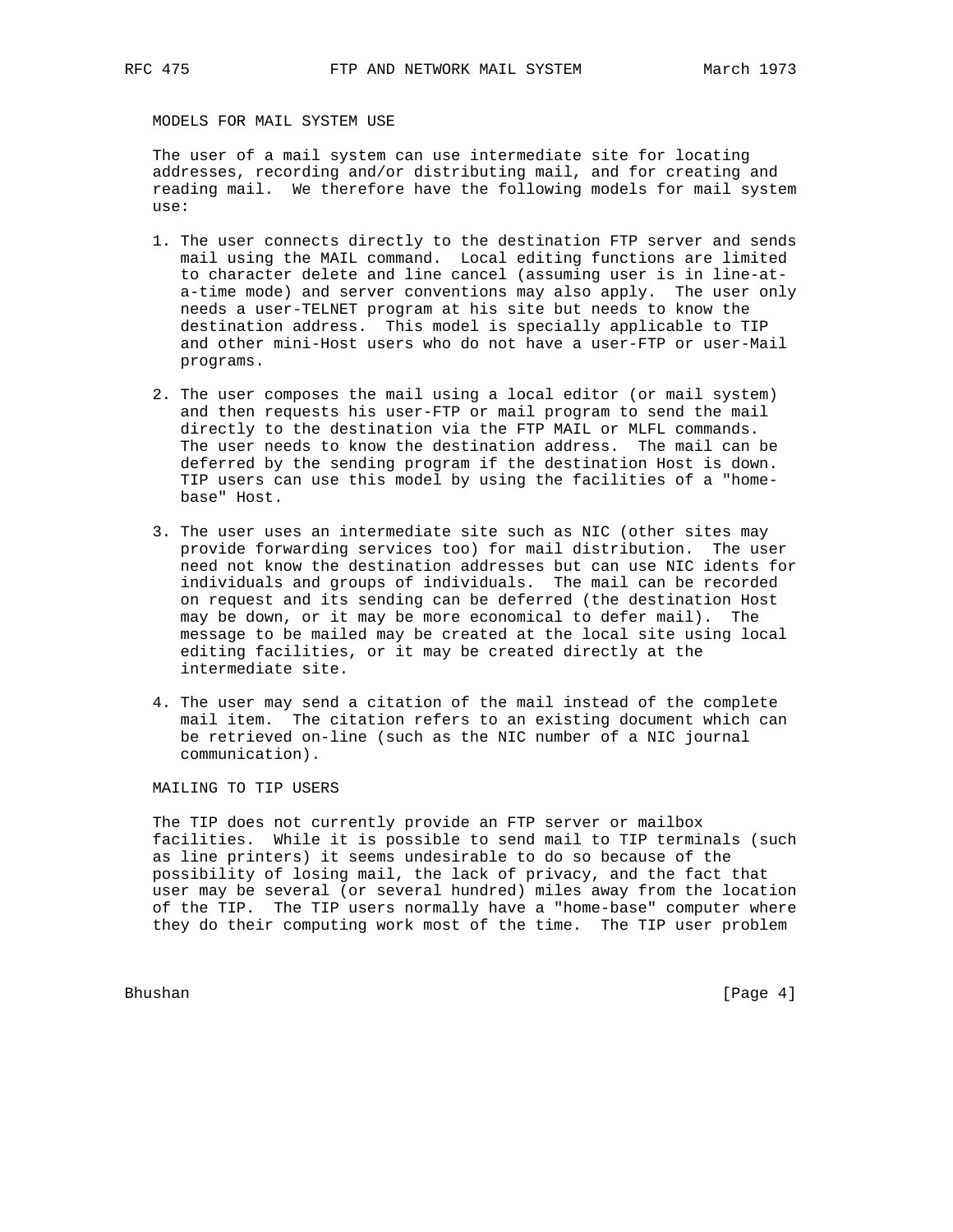is best solved by requiring that TIP users rent mailboxes at their "home-base" Host. Such a Host can provide good mail reading and querry facilities. A TIP user can request his "home" Host to send him notification of mail on a TIP terminal. If RDML command (NWG/RFC 458) is accepted in FTP, TIP users could use such a command. More important, if the user has a number of mailboxes on different Hosts, the RDML (or RDMF) command can be used to read his mail at all the sites where he has mailboxes.

### ACCESS CONTROL IN MAIL SYSTEM

 It has been suggested that FTP specification should require that mail function (for receiving mail) should be "free", i.e., FTP servers should not require the user to "login" (send the USER, PASS, and ACCT commands). In the absence of the access control commands the FTP server should charge the cost of receiving mail to an overhead or browsing account. It should be noted that this "free" mail function using default "USER" account may not allow non mail-related commands without reinitializing. This requirement will improve communication among the network users.

 Some systems, such as Multics, have mechanisms for access control in the receipt of mail. That is a user can specify who is eligible to send him mail (normally users give then access ".\*.\*.\*.", i.e., any one can send mail). The access control commands would be required to gain privileged access. The USER command does not seem the best way to identify the sender of mail. Consider users logged in as GUEST, ICCC, NETWORK, MIT-DMCG, and NETWORK-USER. A separate FROM command seems desirable. Such a command can be used to identify the sender as well as to send acknowledgments and replies. The receiving site can tag the mail as: FROM AKB at MIT-DMCG, logged in as GUEST. The receiver can then send reply to the mailbox address AKB at Host 70 (SNDMSG AKB@DMCG or MAIL DMCG AKB).

## NETWORK INFORMATION CENTER FUNCTIONS

 The NIC is a very special facility for handling mail. It provides facilities for recording and distributing mail to individuals and groups of individuals, and for locating users' addresses. The NIC will also undertake to provide distribution of unrecorded mail. Currently the NIC requires that users log into the NIC and use NLS to create and distribute mail. Using NLS for creating mail has been a frustrating experience for many who are used to different editing systems. Recently there has been a problem that NIC is overloaded at most times of the day and even if one can get a "network terminal" and log in, the interaction is quite slow. As NIC (or NLS) is designed for character-at-a-time interaction with remote echo, the

Bhushan [Page 5]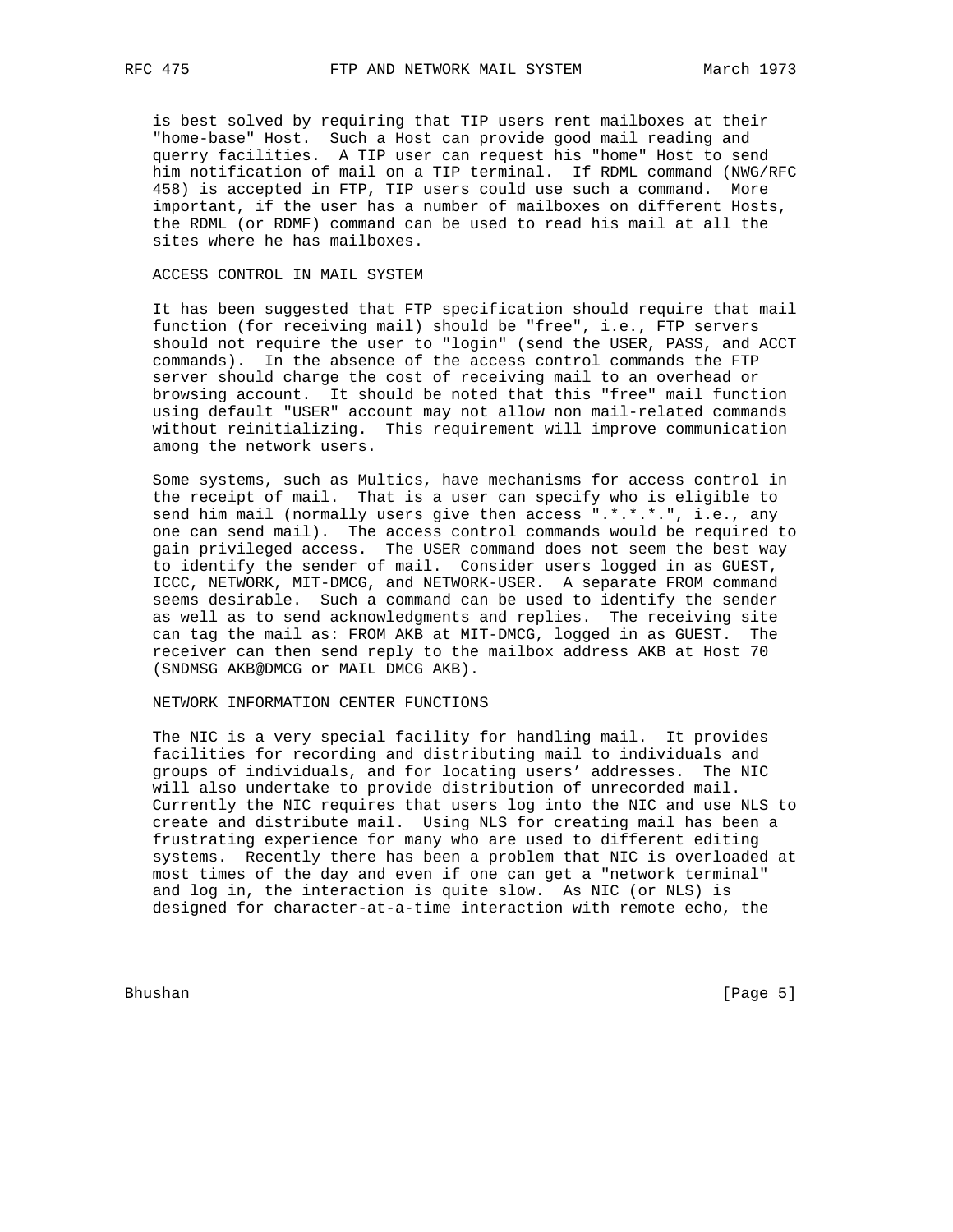use is inefficient. Using NIC is particularly unbearable when the user falls behind in his echo by as much as an entire line.

 An alternative to direct use of NIC is to use the NIC via FTP and programs at the user's site. The user can create journal documents using his own local editing system and then transfer it to NIC via FTP. The user may have to specify such information as author, title, where the acknowledgment should be sent, and journal number if the item is to be recorded. It should also be possible for users to send sequential files to NIC and have them restructuredinto NLS form without having to do an "input sequential" (a suggestion is to "NLS" the file if its name is suffixed with a .NLS). Alternately it should be possible for user's to retrieve journal documents and other sequential files without having to do a previous "output sequential".

 The NIC currently delivers mail via hardcopy and/or on-line. On-line currently means that user must log into NIC to see if he has a message and read it by "print branch". The messages are not seen by the destination users for several days and many users get their hard copy before they have had a chance to examine their on-line NIC mail. If the NIC were to deliver mail via FTP to network users, then the mail turn-around time will be greatly speeded and the users will not have to log into the NIC. Large documents need not be mailed to the user in their entirety but only a citation need be sent. The NIC willhave to collect the information on the mailbox addresses of Network participants for delivering mail, especially since it appears that many FTP servers are not "respecting" NIC idents. It is recognized that a user may have only one (the most used) of these addresses.

 The NIC identification subsystem (currently accessible via NLS only) contains information on users (such as affiliation, US Mail address, telephone numbers, etc.) and groups (members, etc.). The on-line mailbox address information can be added here. The NIC will undertake to provide a facility whereby the identification subsystem can be querried by programs, allowing mailing programs to retrieve the addresses automatically. This facility will be separate from FTP.

### FTP MODIFICATIONS

 The FTP currently does not provide explicit facilities for recording mail, communicating sender's address, sending program readable citations, specifying author and title for documents, requesting acknowledgments, and indicating message type (urgent, ordinary, and long). To overcome these deficiencies, we can take any of the following approaches:

Bhushan [Page 6]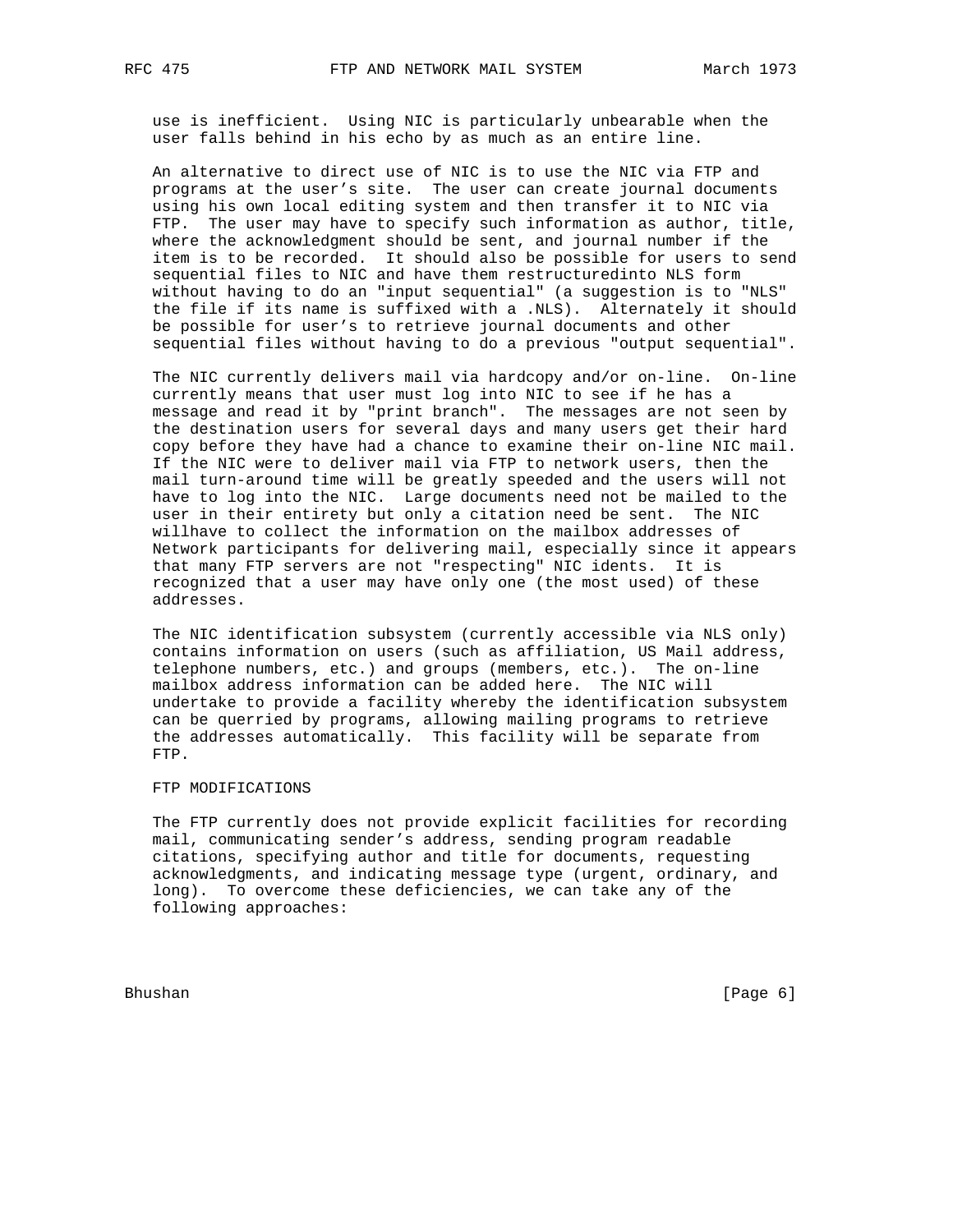- 1. Kludge the desired features in the pathname syntax of the MAIL and MLFL commands, justifying the kludge on the grounds that most of the functions are to be used only by the NIC.
- 2. Add new commands for the desired functions and alter the MAIL and MLFL commands somewhat to recognize the existence of the new commands.
- 3. Define a new mail command which incorporates the missing functions (in the process defining new commands for the desired functions). The MAIL and MLFL commands can be used in their present form but may be gradually phased out.

 The first approach seems undesirable to me as many of the missing functions can be used by other sites as well. In addition it will be easier to write programs to deal with commands rather than a complex syntax. The second and the third approaches are not very different from each other. The third approach seems preferable as it will allow existing mail programs to function in their present form. Using the third approach consider the following new FTP commands:

- 1. MLTO (mail to): The argument is one or more mailbox identifiers separated by "," (commas). It is suggested that if there is no argument, the mail should be sent to some responsible user or printed on a printer. This command starts the sequence of optional FTP mail related commands described below. The sequence ends with the TEXT, FILE, or CITA (citation) commands.
- 2. FROM: The argument is the address of the sender or senders. It is in a standard form that can be interpreted by programs as well as human users. The information is to be used for identifying the sender(s), for sending replies, and for sending acknowledgments if the receiver is an intermediate forwarding site.
- 3. MTYP (mail type): This identifies the type of mail as U (urgent), O (ordinary), and L (long). The receiving system can take the appropriate actions from this knowledge. The default assumption is ordinary mail.
- 4. RECO (record the mail): The argument if present is the identifying information for recording (such as NIC Journal number). If no argument is present the server will assign the recording information and send an appropriate reply (real-time or deferred).
- 5. AUTH (author): Identifies the author of the document in a form acceptable to the server (NIC ident may be required by NIC).

Bhushan [Page 7]